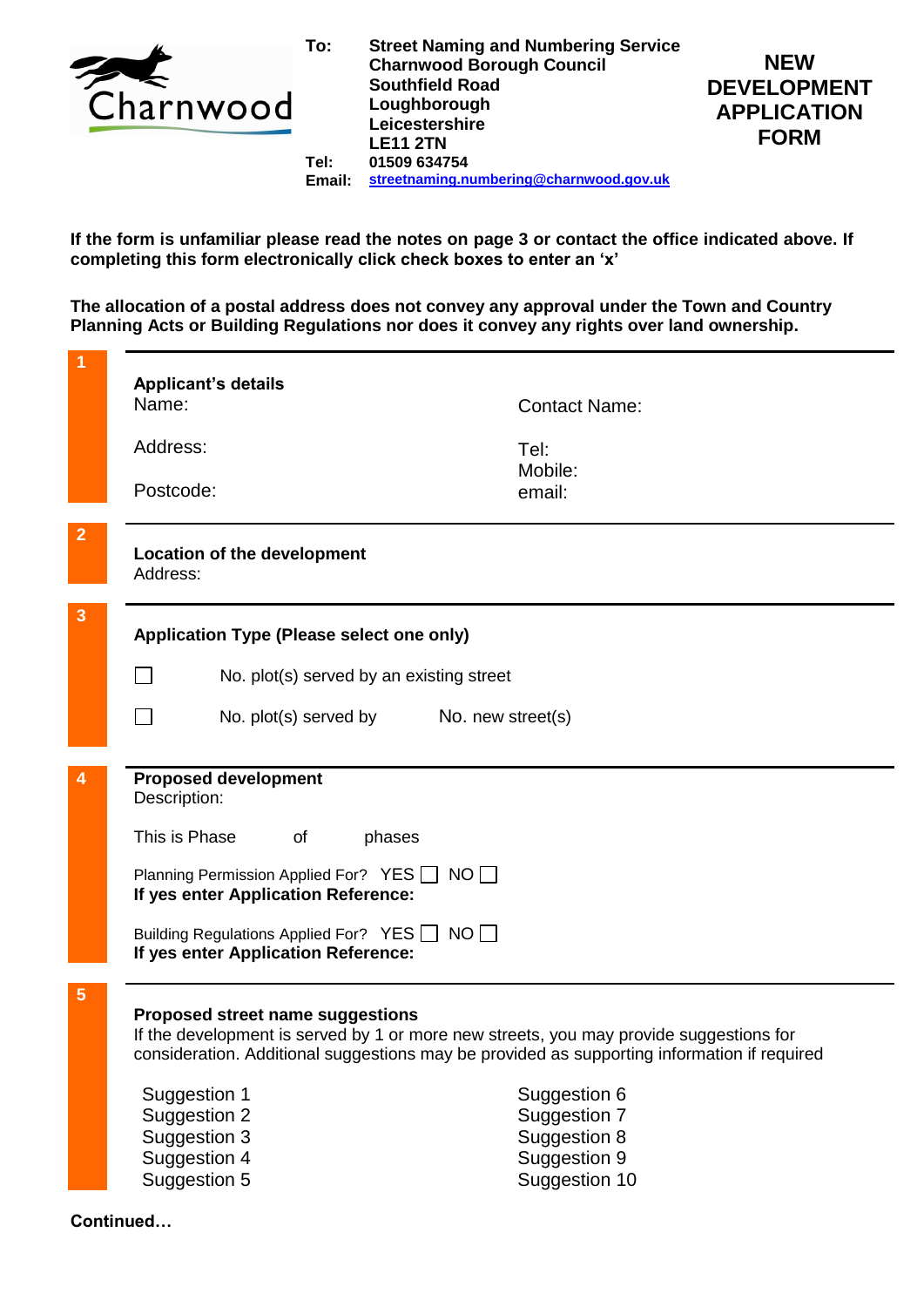# **Fees - Effective from 4 th November 2019**

| <b>Section 1 - New Properties or Conversions</b>     | <b>Total Charge (exempt VAT)</b> |
|------------------------------------------------------|----------------------------------|
| Request for the issue of an address to a development | £100.00                          |
| consisting of 1 unit                                 | +£45.00 per plot (all units)     |
| Request for the issue of addresses to a development  | £150.00                          |
| consisting of between 6 and 25 units                 | + £35.00 per unit (all units)    |
| Request for the issue of addresses to a development  | £400.00                          |
| consisting of between 26 and 100 units               | + £25.00 per unit (all units)    |
| Request for the issue of addresses to a development  | £750.00                          |
| consisting of between 101 and 200 units              | + £20.00 per unit (all units)    |
| Request for the issue of addresses to a development  | £1750.00                         |
| consisting of more than 200 units                    | + £15.00 per unit (all units)    |

| <b>Section 2 - New Street</b>          | <b>Total Charge (exempt VAT)</b> |
|----------------------------------------|----------------------------------|
| Request for the naming of a new street | £220.00                          |
| (6 week consultation required)         | + £30.00 per street (all units)  |

| Section 3 - Renaming / Renumbering                                                    | <b>Total Charge (exempt VAT)</b> |
|---------------------------------------------------------------------------------------|----------------------------------|
| House re-name or re-number                                                            | £100.00 per unit                 |
| Development site re-numbering due to change in change plot                            | £50.00                           |
| numbers, or plot positions (plots must not be sold or exchanged)                      | $+£15.00$ per unit               |
| <b>Renaming of Street</b><br>Permission from all affected property owners is required | <b>Individually determined</b>   |

### **Refer to Section 1 & 2 of the table**

The charge should be calculated from the total number of plots to be addressed combined with the number of new streets if any are required.

If the fee cannot be determined please contact this department on 01509 634554.

Total to pay **£**

□ Cheque attached

Please contact me to take a card payment.

#### **Statement**

**7**

I confirm that I have the permission of the property/land owner to address this development.

Name: Signature: Date: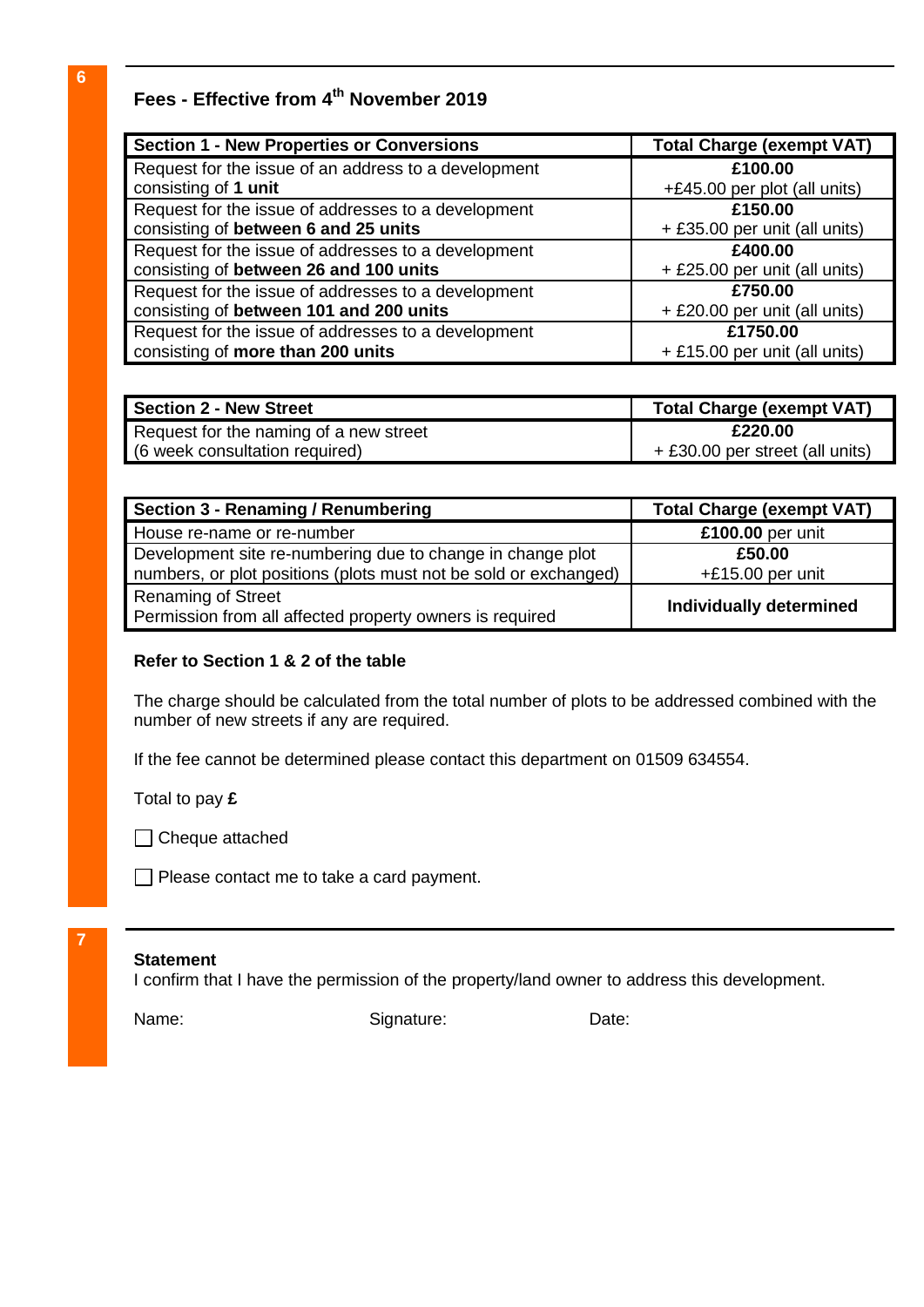#### **Notes**

- 1. The applicant's full name must be included together with the correct address and postal code and contact details to allow us to communicate with you effectively. The applicant is the person on whose behalf the work is being carried out, e.g. the development owner. In the case of commercial organisations please include the full details of the organisation and a relevant contact name.
- 2. Please provide the location of the development; this may match the addressed provided for planning permission.
- 3. If the development is served by an existing street please indicate how many plots are to be addressed. If the development is served by one or more new street, please indicate how many plots are to be address and the number of new streets required. Private drives should not be included in the number of streets required.
- 4. Please provide the following information;
	- A description of the development, this may match the description provided for planning permission
	- If this is part of a multiple phase development please indicate which phase this application is for
	- Any associated planning and building regulations references.
- 5. Suggestions for street names for developments that require new streets may be provided. Submitted suggestions will be included in a consultation with the relevant ward councilor or parish council.

If there is insufficient room you may provide additional suggestions on a separate sheet to the application form or include them on an email if submitting electronically.

6. The correct fee should be determined from the schedule of fees, if the fee cannot be determined please contact this department on 01509 634554. Cheques should be made payable to Charnwood Borough Council.

Payment can be made by card over the phone by calling this department on 01509 634554. Card payment can only be taken after the application has been submitted and registered. We accept debit or credit card.

BACS details can be provided on request.

7. Please read the statement and complete the name, signature and date fields.

All records will be retained electronically and controlled under the Council's data protection policy.

The information given on this form will be used for the purposes of this application and will be made available to other Council services to allow the authority to provide "joined up" service provision including enforcement. It will also be made available to other external organisations that have a statutory interest in the information, e.g. Royal Mail, Valuation Office, Leicestershire Fire and Rescue and other external stakeholders.

For information about how & why we may process your personal data, your data protection rights or how to contact our data protection officer, please view our Privacy Notice [www.charnwood.gov.uk/pages/privacynotice](http://www.charnwood.gov.uk/pages/privacynotice)